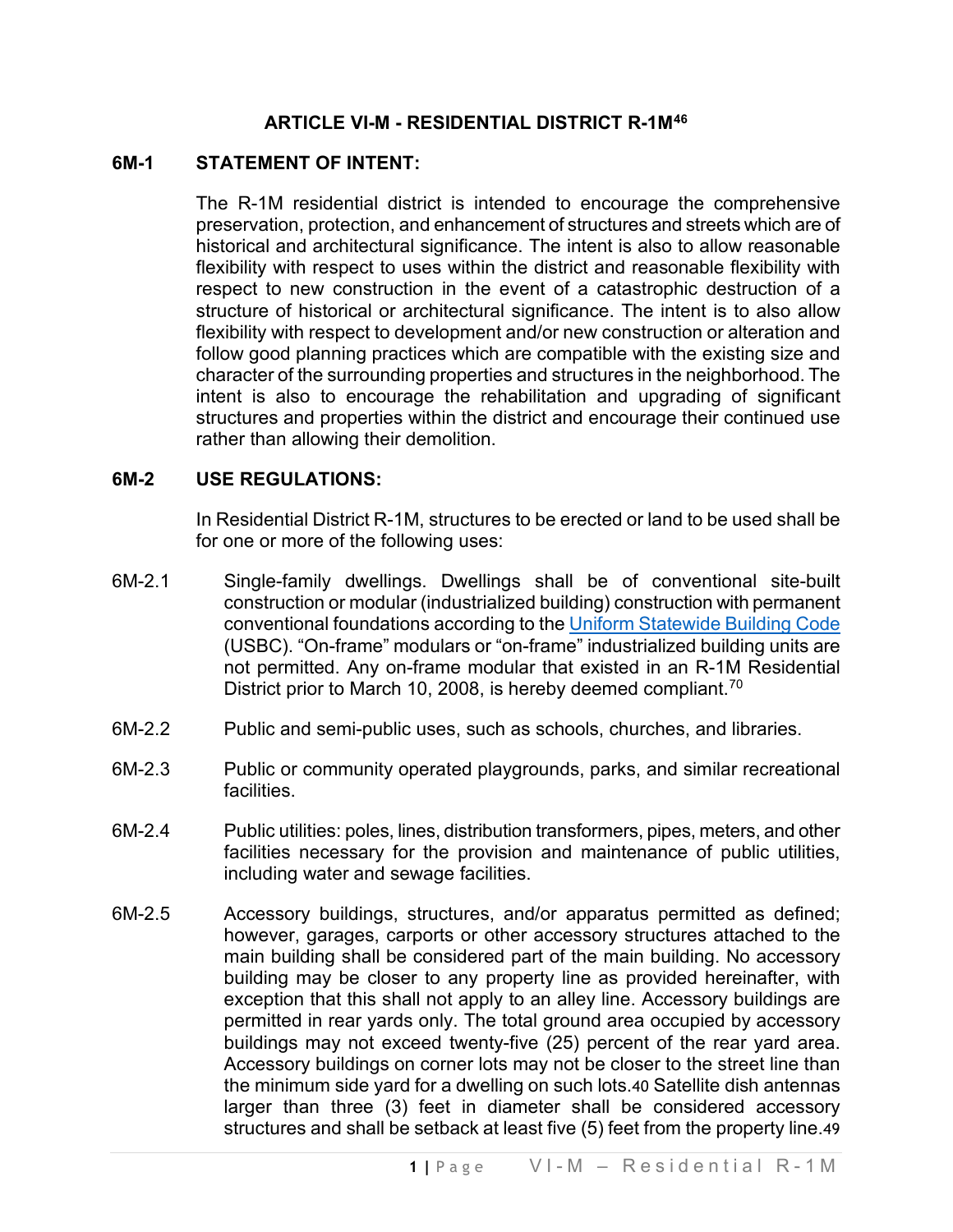- A. Semi-trailers which are licensed shall be permitted as defined in the Definitions section of this ordinance.<sup>[57](#page-5-4)</sup>
- B. Shipping containers shall be permitted as defined in the Definitions section of this ordinance.<sup>[57](#page-5-5)</sup> In Residential Districts, shipping containers shall be treated as accessory structures and shall have a permanent foundation constructed of masonry, treated wood, steel piers, or continuous masonry. Shipping containers are subject to all limitations of accessory structures within the R-1M Zone. Units supported on piers shall be anchored by mobile home anchors or similar devices. Shipping containers that are visible from the public right-of-way shall be screened from view with a screen fence, (See Section 16-20.6 Chart 2) or a vegetative screen as described in the standards for Buffer Yard Regulations (See Section 16-16).<sup>[105](#page-5-6)</sup>
- 6M-2.6 Signs permitted under Chapter 21 of this Ordinance regulating outdoor advertising.2[4](#page-5-7)
- 6M-2.7 Existing "accessory structures" or existing fully contained dwelling units on the same lot as a single-family dwelling may be utilized as dwellings for rental purposes following the special exception permit process and as described in Section XVI, General Provisions, of this Zoning Ordinance if the proposed dwellings meet the criteria established herein.
	- A. Existing accessory structures to be utilized as dwellings or rental property shall conform to the following criteria:
		- 1. Revisions or changes in exterior appearance shall be reviewed and approved by the Zoning Administrator and determined to be in character with the property and the surrounding neighborhood.<sup>[88](#page-5-8)</sup>
		- 2. On-site parking shall be provided as required herein.
		- 3. Building and fire codes shall be met as determined by the building inspector and fire marshal.
- 6M-2.8 Off-street parking as required by this ordinance.
- 6M-2.9 Home Occupations Internet Based as defined herein.<sup>[83](#page-5-9)</sup>
- 6M-2.10 Temporary Family Health Care Structure.<sup>[100](#page-5-10)</sup>
- 6M-2.11 Property Owner Scale Solar Collection Systems as defined in Article XXIV<sup>[107](#page-5-11)</sup>

#### **6M-3 AREA REGULATIONS:**

6M-3.1 For residential lots containing or intended to contain a single-family dwelling. The minimum lot area shall be ten thousand (10,000) square feet.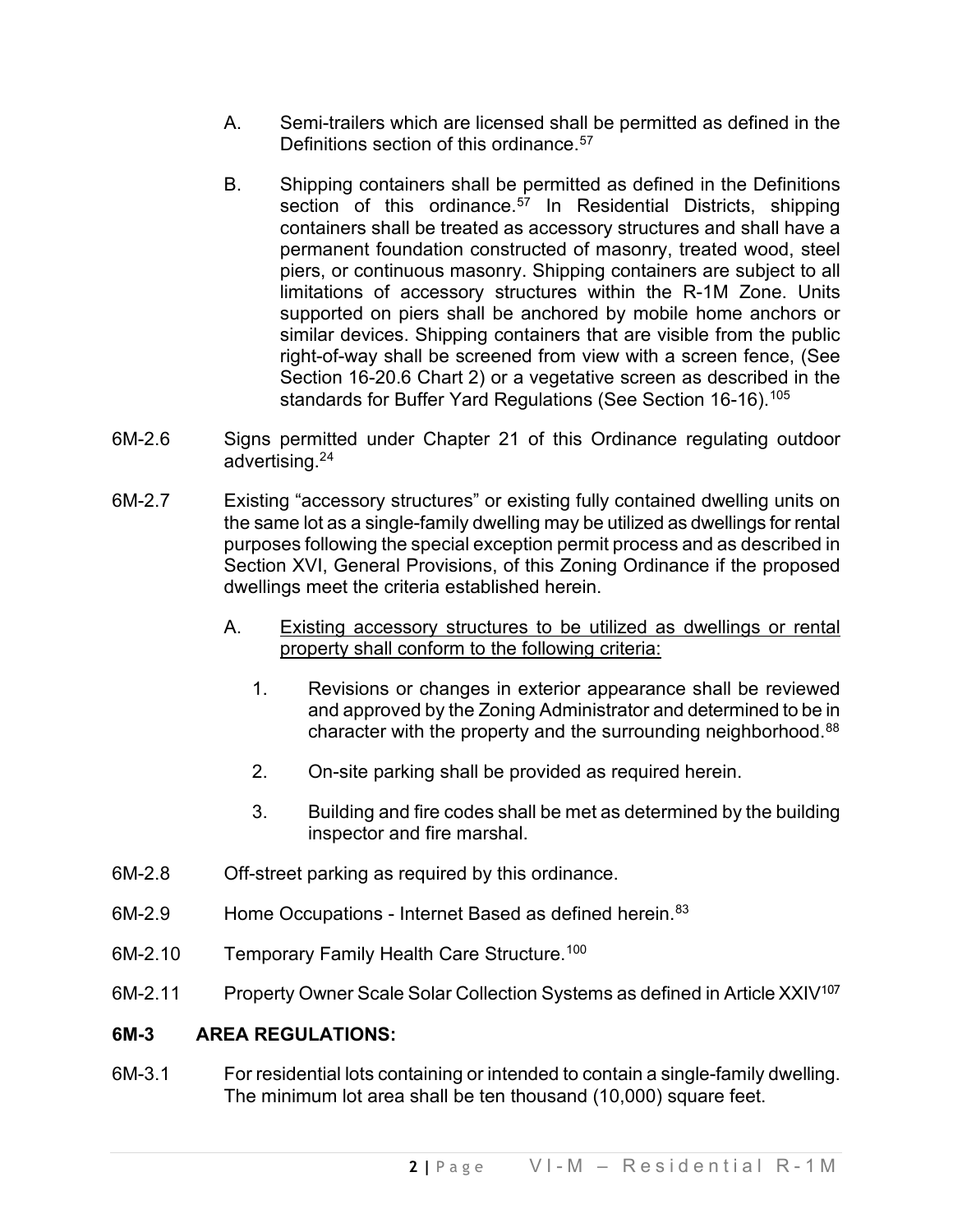# **6M-4 SETBACK REGULATIONS:**

In the R-1M Residential District, no building shall be erected, reconstructed, or altered nearer to the street line on which it faces than the average setback observed by the buildings on the same side of the street and fronting thereon, but in no case less than twenty (20) feet. The setback measurements within the same block shall be determined from the street line to the front wall of the building, provided there is no front porch, or if the front porch does not extend beyond the front wall. If the front porch extends beyond the front wall, or if there are future plans for a front porch, the depth of such porch must be added to the setback measurements.

- 6M-4.1 The side line of a building on a corner lot shall not be a factor in establishing the setback line.
- 6M-4.2 Where there is no building on either side of the street, the setback shall not be less than thirty-five (35) feet provided that on a hillside street if the natural slope of the ground on either side of a street and within a block is such that the average difference in elevation between the sidewalk grade and the lot grade at the setback line provided for herein is greater than five (5) feet, the setback line shall be established at a distance back where such difference in elevation is five (5) feet, provided further that no such line shall be less than twenty (20) feet from the street line.
- 6M-4.3 In no case shall the required setback be more than forty (40) feet.

# **6M-5 FRONTAGE REGULATIONS:**

For single-family dwellings, the minimum lot width at the setback line shall be ninety (90) feet.

# **6M-6 YARD REGULATIONS:**

- 6M-6.1 **Side:** The minimum side yard shall be fifteen (15) feet, and the total width of the two required side yards shall be thirty (30) feet. [7,102](#page-5-12)
- 6M-6.2 **Rear:** Each main dwelling shall have a rear yard with a minimum depth of twenty-five (25) feet.

# **6M-7 HEIGHT REGULATIONS:**

Buildings may be erected up to thirty-five (35) feet in height from grade except that:

- 6M-7.1 The height limit for dwellings may be increased up to ten (10) feet provided there are two (2) side yards, each of which is fifteen (15) feet or more.
- 6M-7.2 A public or semi-public building, such as a school or church, may be erected to a height of sixty (60) feet from grade provided that required front, side and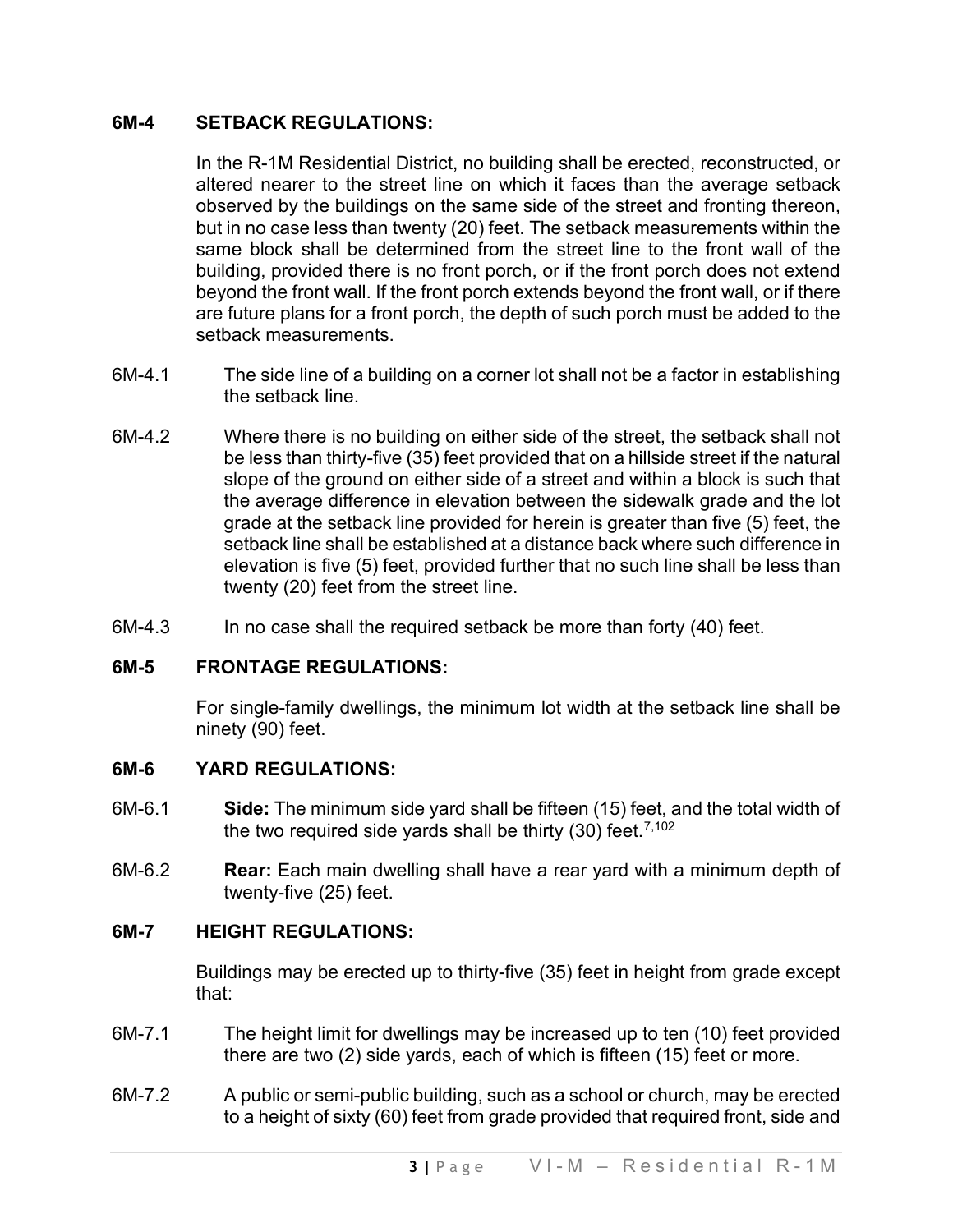rear yards shall be increased one (1) foot for each foot in height over fortytwo (42) feet.

- 6M-7.3 Church spires, belfries, cupolas, monuments, water towers, chimneys, flues, flag poles, television antennae and radio aerials are exempt. Parapet walls may be up to four (4) feet above the height of the building on which the walls rest. Television and radio aerials shall not be for commercial use and shall be for receiving only, except for amateur or ham radio aerials.<sup>4[9](#page-5-13)</sup>
- 6M-7.4 Accessory buildings with an eave height of twelve (12) feet or more shall be located not less than ten (10) feet from any party lot line; accessory buildings with an eave height of eight feet six inches (8'6") but less than twelve (12) feet shall be located not less than five (5) feet from any party lot line; accessory buildings with an eave height of less than eight feet six inches (8'6") shall be located not less than three (3) feet from any party lot line; eave height is measured from the ground to the eave of the roof.<sup>3[2](#page-5-14)</sup>

# **6M-8 SPECIAL PROVISIONS FOR CORNER LOTS:**

- 6M-8.1 Of the two sides of a corner lot the front may be deemed to be either of the two sides fronting on streets.<sup>1[5](#page-5-15)</sup>
- 6M-8.2 For subdivisions platted after the enactment of this Ordinance, each corner lot shall have a minimum width at the setback line of one hundred (100) feet or more.

# **6M-9 SPECIAL PROVISIONS FOR RESIDENCES:**

- 6M-9.1 Each residence shall have at least two (2) rooms, one of which shall be a full bath.
- 6M-9.2 Each residence shall have a floor area, outside the walls, excluding porches, carports, and terraces, of not less than one thousand four hundred (1,400) square feet.
- 6M-9.3 Each residence shall occupy a ground area, figured to outside of foundation walls, excluding porches, carports, and terraces, of not less than nine hundred (900) square feet.
- 6M-9.4 Each residence shall be equipped with a central heating system or the equivalent capable of adequately heating all rooms.
- 6M-9.5 Each residence shall be connected to the Town water and sewer systems.
- 6M-9.6 Swimming pools, both semi-permanent and permanent, shall be constructed only in a rear yard.
- 6M-9.7 See Section 16-20 for general fencing and screening regulations.<sup>[105](#page-5-16)</sup>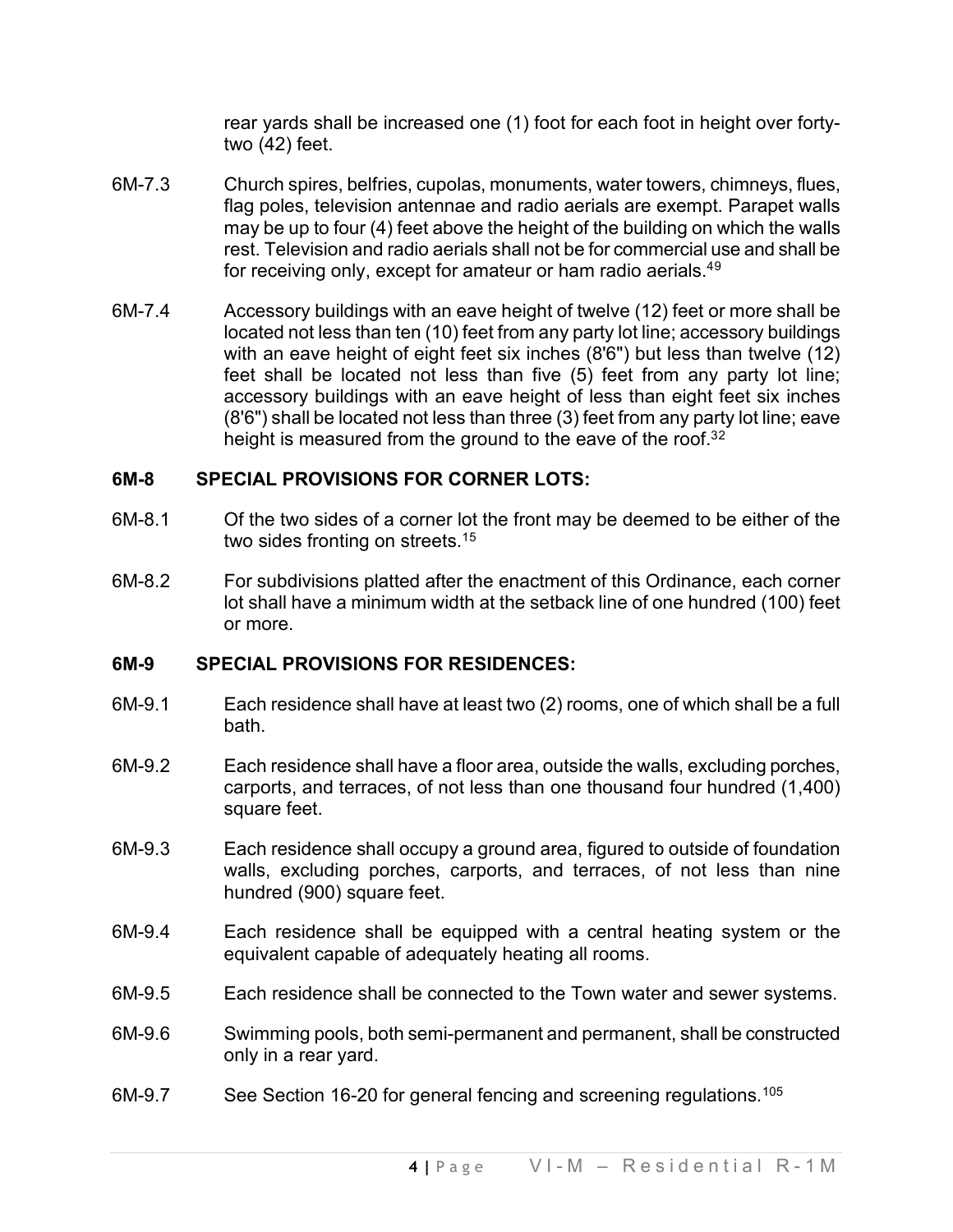- 6M-9.8 If an existing dwelling or accessory structure is nonconforming due to lot size, rear, side, or front yard dimensions, floor area of the dwelling, occupied ground area of the dwelling, size, area, or distance from the property line of an accessory structure, and if the dwelling, structure or accessory structure is destroyed by flood, fire, or act of God to 75 percent or more of its value, and if this building or accessory structure is determined to be a "certified historic structure,["55](#page-5-17) the existing building or accessory structure may be rebuilt to its original size and configuration providing that the original architectural appearance and character is replicated in the reconstruction. The Zoning Administrator shall review and approve proposed reconstructions prior to the issuance of a building permit. The Zoning Administrator will require that the architectural drawings be submitted providing proof of conformance with the original design. The conformance shall be confined to the exterior of the proposed reconstruction[.88](#page-5-18)
- 6M-9.9 Deleted. [95](#page-5-19)